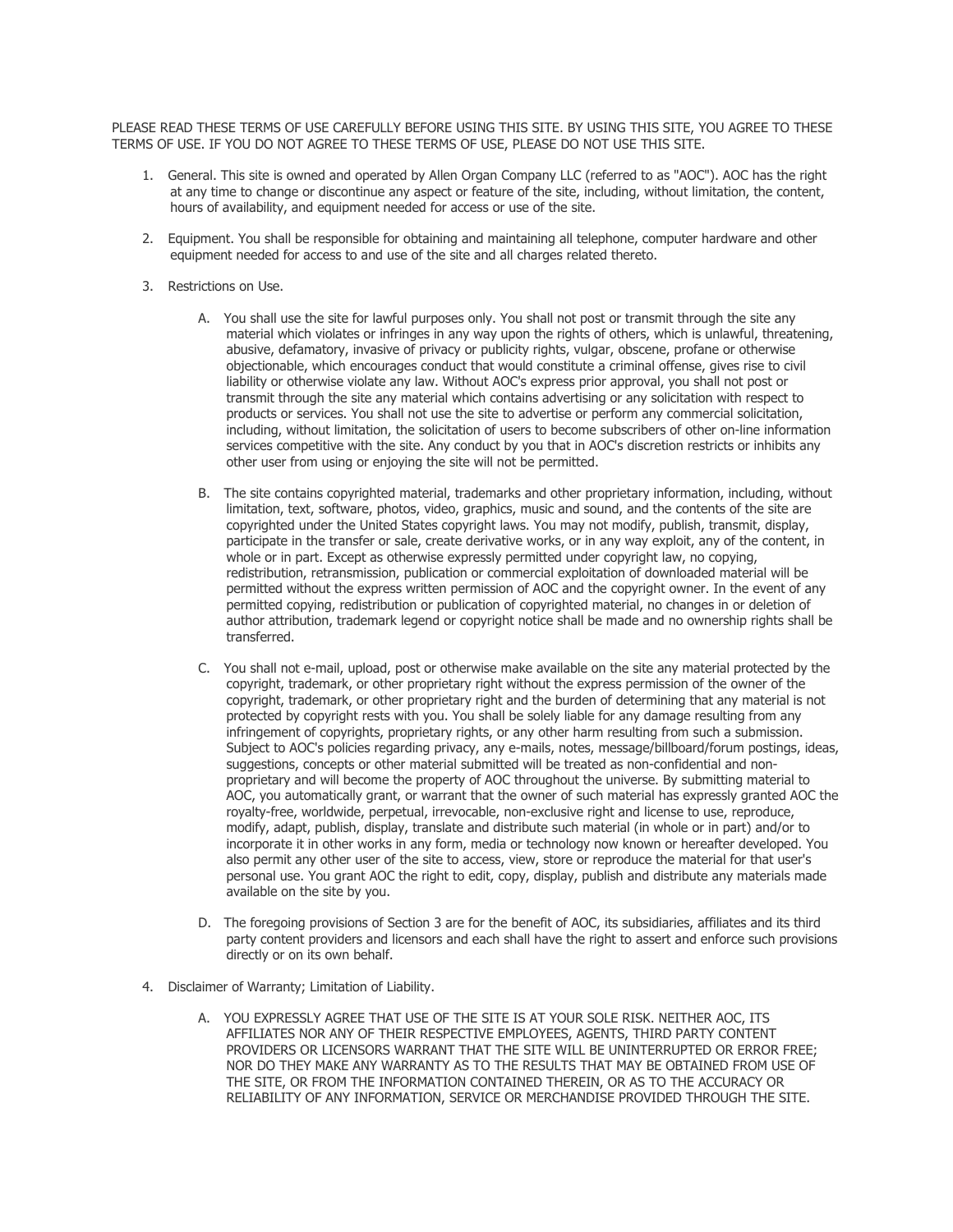- B. THE SITE IS PROVIDED ON AN "AS IS" BASIS WITHOUT WARRANTIES OF ANY KIND, EITHER EXPRESS OR IMPLIED, INCLUDING, BUT NOT LIMITED TO, WARRANTIES OF TITLE OR IMPLIED WARRANTIES OF MERCHANTABILITY OR FITNESS FOR A PARTICULAR PURPOSE, OTHER THAN THOSE WARRANTIES WHICH ARE IMPLIED BY AND INCAPABLE OF EXCLUSION, RESTRICTION OR MODIFICATION UNDER APPLICABLE LAW. ADDITIONALLY, THERE ARE NO WARRANTIES AS TO THE RESULTS OBTAINED FROM THE USE OF THE SITE.
- C. THIS DISCLAIMER OF LIABILITY APPLIES TO ANY DAMAGES OR INJURY CAUSED BY ANY FAILURE OF PERFORMANCE, ERROR, OMISSION, INACCURACY, INTERRUPTION, DELETION, DEFECT, DELAY IN OPERATION OR TRANSMISSION, COMPUTER VIRUS, COMMUNICATION LINE FAILURE, THEFT OR DESTRUCTION OR UNAUTHORIZED ACCESS TO, ALTERATION OF, OR USE OF THIS SITE, WHETHER FOR BREACH OF CONTRACT, TORTIOUS BEHAVIOR (INCLUDING STRICT LIABILITY), NEGLIGENCE, OR UNDER ANY OTHER CAUSE OF ACTION, TO THE FULLEST EXTENT PERMISSIBLE BY LAW. THIS DOES NOT AFFECT ANY STATUTORY RIGHTS WHICH MAY NOT BE DISCLAIMED. YOU SPECIFICALLY ACKNOWLEDGE THAT AOC IS NOT LIABLE FOR THE DEFAMATORY, OFFENSIVE OR ILLEGAL CONDUCT OF OTHER USERS OR THIRD-PARTIES OVER WHICH IT HAS NO CONTROL.
- D. TO THE FULLEST EXTENT PERMISSIBLE BY LAW, IN NO EVENT SHALL AOC'S TOTAL LIABILITY TO YOU FOR ALL DAMAGES, LOSSES AND CAUSES OF ACTION WHETHER IN CONTRACT, TORT (INCLUDING ITS OWN NEGLIGENCE) OR UNDER ANY OTHER LEGAL THEORY (INCLUDING STRICT LIABILITY) EXCEED THE AMOUNT PAID BY YOU, IF ANY, FOR ACCESSING THIS SITE. THIS DOES NOT AFFECT ANY STATUTORY RIGHTS WHICH MAY NOT BE DISCLAIMED.
- 5. Monitoring. AOC shall have the right in its sole discretion to refuse to post or remove any material submitted to or posted on the site. Without limiting the foregoing, AOC shall have the right to remove any material that AOC, in its sole discretion, finds to be in violation of the provisions hereof or otherwise objectionable.
- 6. Indemnification. You agree to defend, indemnify and hold harmless AOC and its affiliates and their respective directors, officers, employees and agents from and against any and all claims, actions, demands, damages, costs, liabilities, losses and expenses (including reasonable attorneys' fees) arising out of your use of the site.
- 7. Trademarks. AOC its logos are trademarks of AOC LLC. All rights reserved. All other trademarks appearing on the site are the property of their respective owners.
- 8. Third Party Content. AOC is not a publisher of content supplied by third parties and users of the site. Accordingly, AOC has no more editorial control over such content than does a public library, bookstore, or newsstand. Any opinions, advice, statements, services, offers, or other information or content expressed or made available by third parties, including information providers and users, are those of the respective author(s) or distributor(s) and not of AOC. In many instances, the content available through the site represents the opinions and judgments of the respective information provider or user. AOC neither endorses nor is responsible for the accuracy or reliability of any opinion, advice or statement made on the site by anyone other than authorized AOC employee spokespersons while acting in their official capacities.
- 9. Viruses. AOC also assumes no responsibility, and shall not be liable for, any damages to, or viruses that may infect, your computer equipment or other property on account of your access to, use of, or browsing in the Site or your downloading of any materials, data, text, images, video, or audio from the Site.
- 10. Export Control. Software and other materials from this Site may also be subject to United States Export Control. The United States Export Control laws prohibit the export of certain technical data and software to certain territories. No software from this Site may be downloaded or exported (1) into (or to a national or resident of) Cuba, Iraq, Libya, North Korea, Iran, Syria, or any other country to which the Unites States has embargoed goods; or (2) anyone on the Unites States Treasury Department's list of Specially Designated Nationals or the U.S. Commerce Department's Table of Deny Orders. AOC does not authorize the downloading or exportation of any software or technical data from this Site to any jurisdiction prohibited by the United States Export Laws.
- 11. Business Associates. The business associates of AOC identified on this Site are independent contractors of AOC. The business associates are not joint venturers or partners of AOC. No employee or representative of the business associates is under the control of AOC.
- 12. Changed Terms. AOC has the right at any time to change or modify the terms and conditions applicable to use of the site, or any part thereof, or to impose new conditions, including, without limitation, adding fees and charges for use. Such changes, modifications, additions or deletions shall be effective immediately upon notice thereof, which may be given by any means including, without limitation, posting on the site, or by electronic or